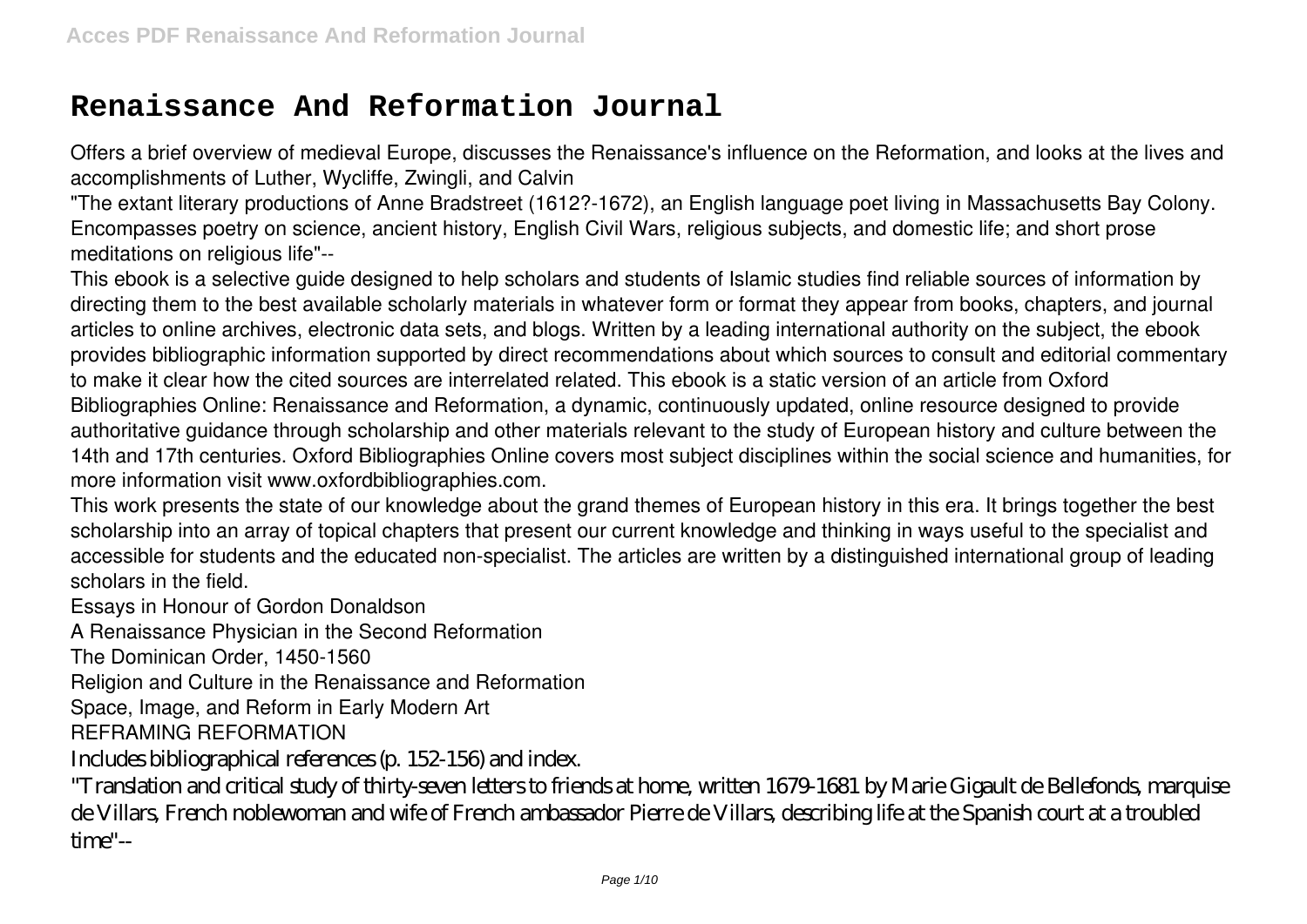This guide provides the best practices and reference resources, both print and electronic, that can be used in conducting research on literature of the British Renaissance and Early Modern Period. This volume seeks to address specific research characteristics integral to studying the period, including a more inclusive canon and the predominance of Shakespeare.

The dawn of humanism in the Renaissance presented privileged women with great opportunities for personal and intellectual growth. Sexual and social roles still determined the extent to which a woman could pursue education and intellectual accomplishment, but it was possible through the composition of poetry or prose to temporarily offset hierarchies of gender, to become equal to men in the act of creation. Edited by Katharina M. Wilson, this anthology introduces the works of twenty-five women writers of the Renaissance and Reformation, among them Marie Dentière, a Swiss evangelical reformer whose writings were so successful they were banned during her lifetime; Gaspara Stampa, a cultivated courtesan of Venetian aristocratic circles who wrote lyric poetry that has earned her comparisons to Michelangelo and Tasso; Hélisenne de Crenne, a French aristocrat who embodied the true spirit of the Renaissance feminist, writing both as novelist and as champion of her sex; Helene Kottanner, Austrian chambermaid to Queen Elizabeth of Hungary whose memoirs recall her daring theft of the Holy Crown of Saint Stephen for her esteemed mistress; and Lady Mary Sidney Wroth, the first Englishwoman known to write a full-length work of fiction and compose a significant body of secular poetry. Offering a seldom seen counterpoint to literature written by men, Women Writers of the Renaissance and Reformation presents prose and poetry that have never before appeared in English, as well as writings that have rarely been available to the nonspecialist. The women whose writings are included here are united by a keen awareness of the social limitations placed upon their creative potential, of the strained relationship between their gender and their work. This concern invests their writings with a distinctive voice--one that carries the echoes of a male aesthetic while boldly declaring battle against it.

The Early Modern World, 1450-1650

Creating Magnificence in Renaissance Florence

Letters from Spain

Luther and the Reformation of the Later Middle Ages

Literature and the Encounter with God in Post-Reformation England

The Renaissance and Reformation

*This fast-paced survey of Western civilization's transition from the Middle Ages to modernity brings that tumultuous period vividly to life. Carlos Eire, popular professor and gifted writer, chronicles the two-hundred-year era of the Renaissance and Reformation with particular attention to issues that persist as concerns in the present day. Eire connects the Protestant and Catholic Reformations in new and profound ways, and he demonstrates convincingly that this crucial turning point in history not only affected people long gone, but continues to shape our world and define who we are today. The book focuses on the vast*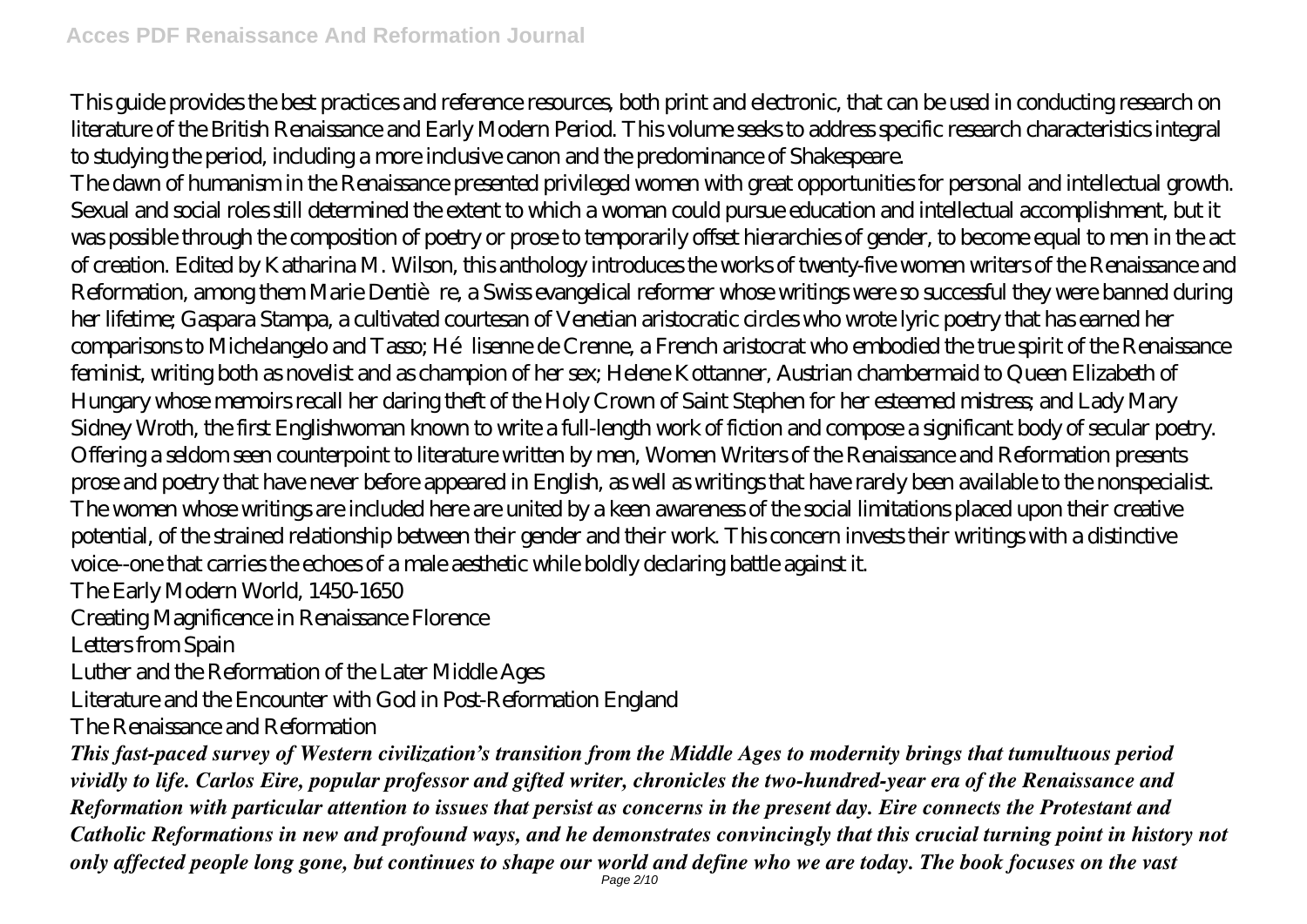*changes that took place in Western civilization between 1450 and 1650, from Gutenberg's printing press and the subsequent revolution in the spread of ideas to the close of the Thirty Years' War. Eire devotes equal attention to the various Protestant traditions and churches as well as to Catholicism, skepticism, and secularism, and he takes into account the expansion of European culture and religion into other lands, particularly the Americas and Asia. He also underscores how changes in religion transformed the Western secular world. A book created with students and nonspecialists in mind, Reformations is an inspiring, provocative volume for any reader who is curious about the role of ideas and beliefs in history.*

*Humanists and Reformers portrays in a single, expansive volume two great traditions in human history: the Italian Renaissance and the age of the Reformation. Bard Thompson provides a fascinating survey of these important historical periods under pressure of their own cultural, social, and spiritual experiences, exploring the bonds that held Humanists and Reformers together and the estrangements that drove them apart. In the section of the book devoted to the Italian Renaissance, an opening historiography is followed by accounts of the struggles that underlay the Renaissance, the Renaissance papacy and the rebuilding of Rome, the growth of capitalism, and the rise of the monarchies and the city states. Separate histories of Venice, Milan, and Florence are provided, with special attention given to the Florentine humanists. Painters, sculptors, and architects of the Quattrocento and Cinquecento are also given full scope, including close-ups of Michelangelo and Raphael. Finally, the decline of the Renaissance in Italy is discussed as well as the voyages of discovery. The section devoted to the age of the Reformation includes detailed coverage of Erasmus and the major figures of the Northern Renaissance. It also extensively covers the Reformers and their thought: Luther, Zwingli, the Anabaptists and the left wing of the Reformation, Calvin, and the Counter-Reformation. The complex history of the Tudors to 1558 and the reign of Elizabeth I occupy the last large sections of the book. Throughout this volume Thompson gives special attention to subjects of note from both periods in engaging excursuses: Castiglione's Book of the Courtier, the emergence of printing, Andrea Mantegna, Titian and the Venetian painters, Leonardo da Vinci, Giannozzo Manetti, Benozzo Gozzoli's Procession of the Magi, Raphael's Vatican Stanze, Michelangelo's Medici tombs, art and poetry in early sixteenth-century France, Zwingli's thought, St. Peter's Basilica, and Foxe's Book of Martyrs. The King James Version of the Bible is seldom viewed as a radical text, yet the history of English Bible translation in the sixteenth century, culminating in the now-familiar King James Version, is a complex one, revealing that Bible translation did not occur in a vacuum but within a web of politics, shifting religious pressures and repressions. The struggle to translate the Bible into English is here examined within the political context of the age. Emphasis is placed upon the varying royal policies and how these resulted in policy swings and the subsequent encouragement or discouragement of religious change and new Bible translations. The book is arranged chronologically, spanning the changing environments for Bible translation under Henry VIII, Edward VI, Mary, Elizabeth I, and James, who varied from forbidding such translations to encouraging them. A bibliography*  $P$ age  $3/10$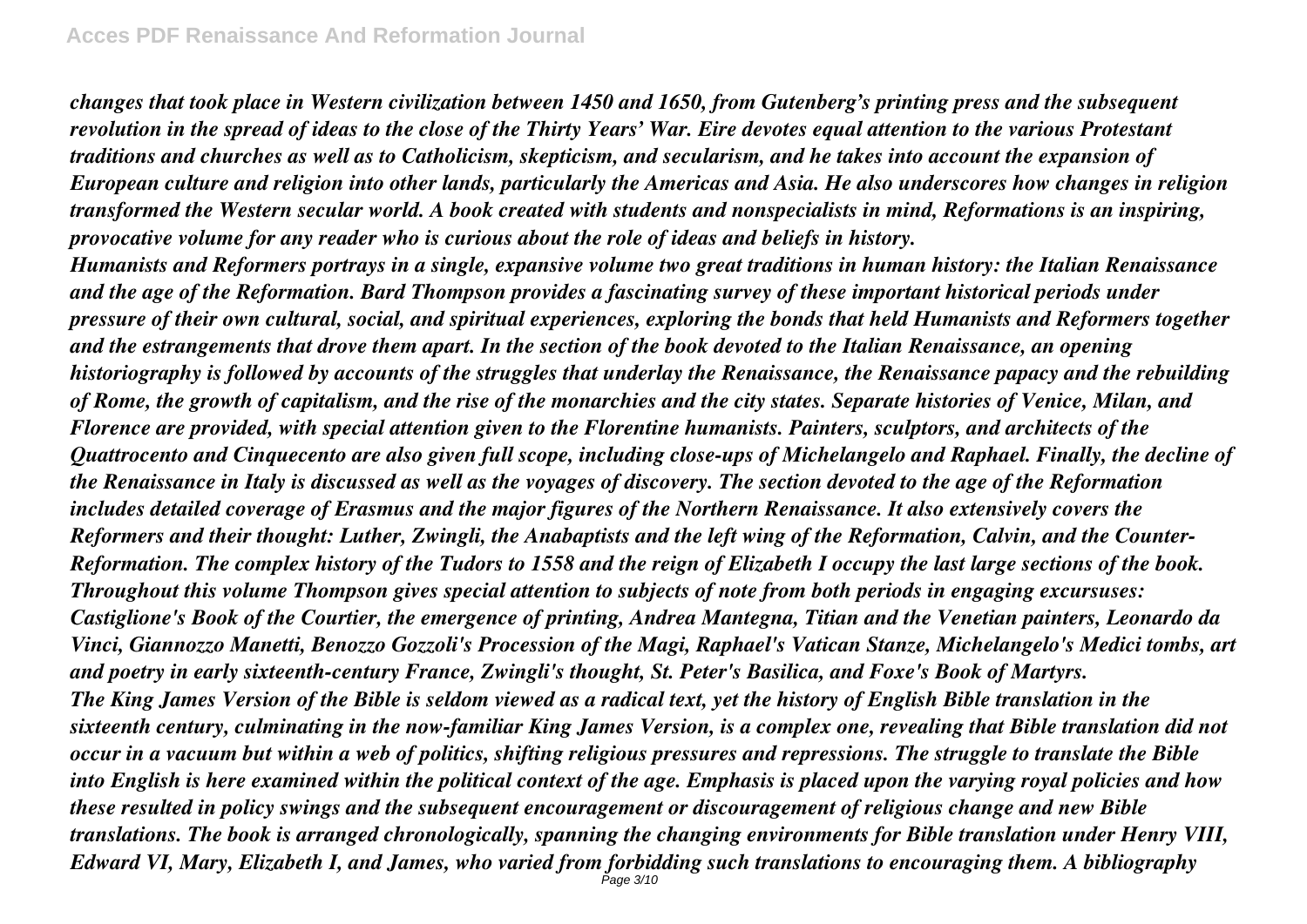## *and index are included.*

*The purpose of this volume is to explore theory, problem formulation, and methodology in "experiencing the environment. " In this embryonic field, the writings of a number of individuals already stand out as representative of dis tinctive viewpoints. In order to facilitate further development of the field, a conference! was proposed to gather in one place representatives of a number of major viewpoints with regard to the embryonic field of "environmental psychology. " It was hoped that a colloquy among such representatives would facilitate a clarification of the similarities and differences between the various perspectives, and might enable proponents of any given point of view to benefit from the insights of others with different orientations. Hopefully, it might also promote a greater articulation for this emerging field of inquiry. With these ends in mind, the sponsors of the conference asked the various prospective participants to present their theoretical positions and representative research illustrative of those positions. Some of the perspectives represented at the conference emphasized the point that the construal of phenomena depends heavily on the values and needs of perceivers. Implicit in this kind of position is the thesis that anyone who seeks to describe a complex happening is likely to shape it in terms of presup positions, biases, etc. , that may not be shared by others. Purging Satire*

*The Political Context of Biblical Translation*

*Handbook of European History 1400-1600: Late Middle Ages, Renaissance and Reformation, Volume 1 Structures and Assertions*

*Renaissance Religion in Urban Scotland Essays in Honour of Paul F. Grendler*

*Rome and the Maronites in the Renaissance and Reformation*

*Covering the Renaissance and Reformation, this volume introduces a unique set of interdisciplinary biographical dictionaries covering the great cultural figures of Western civilization. Selections from the writings of Ulrich Zwingli and Heinrich Bullinger, two lesser-known church reformers, are contained in this volume. Also included is an account of the life, work, and theology of each of these Swiss reformers of the sixteenth century. Long recognized for the quality of its translations, introductions, explanatory notes, and indexes, the Library of Christian Classics provides scholars and students with modern English translations of some of the most significant Christian theological texts in history. Through these works--each written prior to the end of the sixteenth century--contemporary readers are able to engage the ideas that have shaped Christian theology and the church through the centuries.*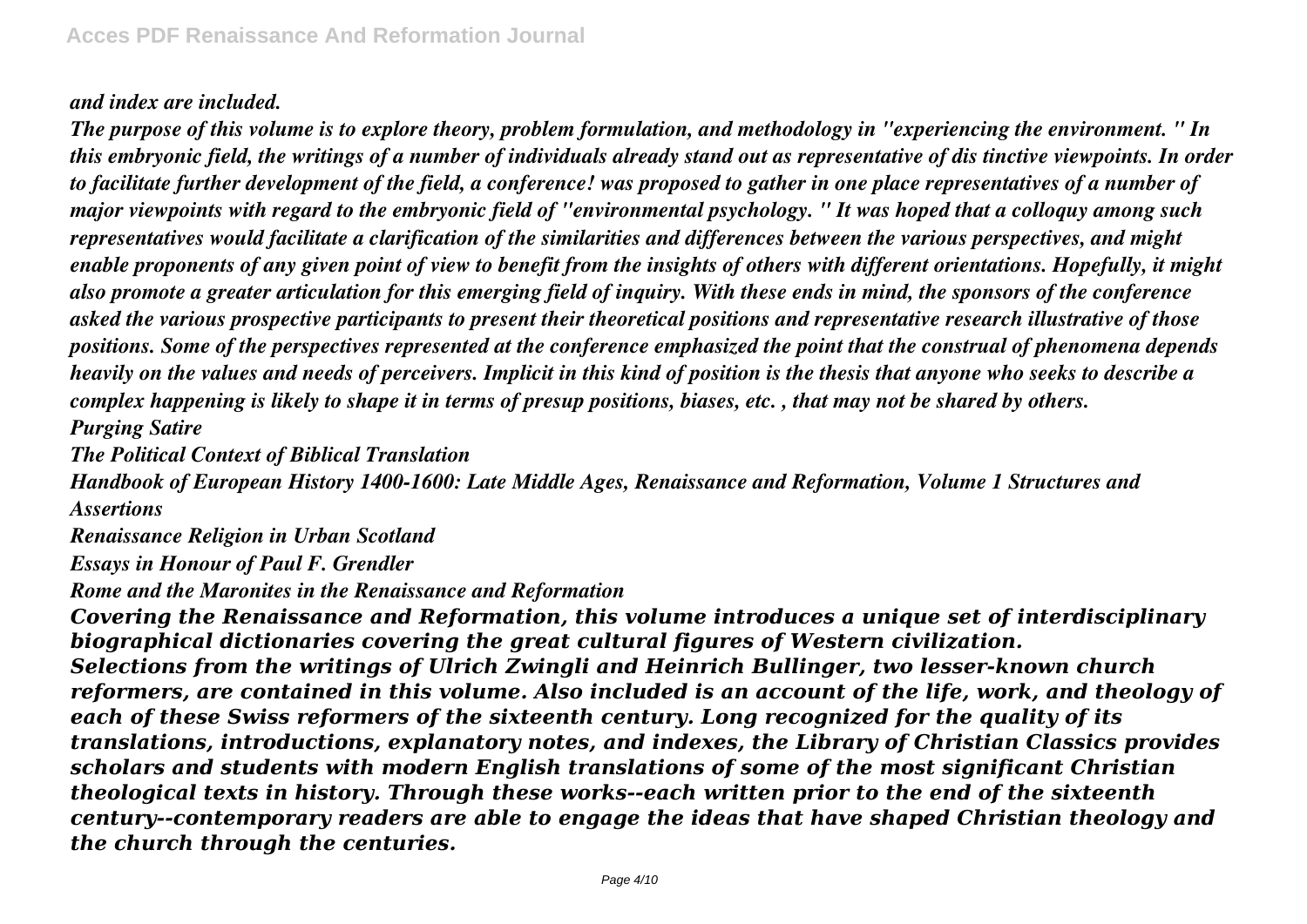*Rome and the Maronites in the Renaissance and Reformation provides the first in-depth study of contacts between Rome and the Maronites during the fifteenth and sixteenth century. This book begins by showing how the church unions agreed at the Council of Ferrara-Florence (1438-1445) led Catholics to endow an immense amount of trust in the orthodoxy of Christians from the east. Taking the Maronites of Mount Lebanon as its focus, it then analyses how agents in the peripheries of the Catholic world struggled to preserve this trust into the early sixteenth century, when everything changed. On one hand, this study finds that suspicion of Christians in Europe generated by the Reformation soon led Catholics to doubt the past and present fidelity of the Maronites and other Christian peoples of the Middle East and Africa. On the other, it highlights how the expansion of the Ottoman Empire caused many Maronites to seek closer integration into Catholic religious and military goals in the eastern Mediterranean. By drawing on previously unstudied sources to explore both Maronite as well as Roman perspectives, this book integrates eastern Christianity into the history of the Reformation, while re-evaluating the history of contact between Rome and the Christian east in the early modern period. It is essential reading for scholars and students of early modern Europe, as well as those interested in the Reformation, religious history, and the history of Catholic Orientalism.*

*Utilizing Erastus's correspondence, this book offers a synthetic treatment of Erastus's career in the Palatinate including his role in the territory's conversion, the Heidelberg Catechism, the church discipline controversy, as well as his refutation of Paracelsus and Johann Weyer. Zwingli and Bullinger*

*Renaissance and Reformation, 1500-1620*

### *Humanists and Churchmen on the Eve of the Reformation*

### *Shakespearean Intersections*

## *Language, Contexts, Critical Keywords*

## *The Renaissance and Reformation in Scotland*

The question of why people act against their better judgment has always been prominent in philosophy. Risto Saarinen presents the first study of ideas about weakness of the will between 1350 and 1650. He shows how the understanding of human conduct and free will changed in this formative period between medieval times and modernity.

Reform of the script was central to the humanist agenda - this book suggests a new explanation of its international success.

How was the history of post-classical Rome and of the Church written in the Catholic Reformation? Historical texts composed in Rome at this time have been considered secondary to the city's significance for the history of art. The Invention of Papal History corrects this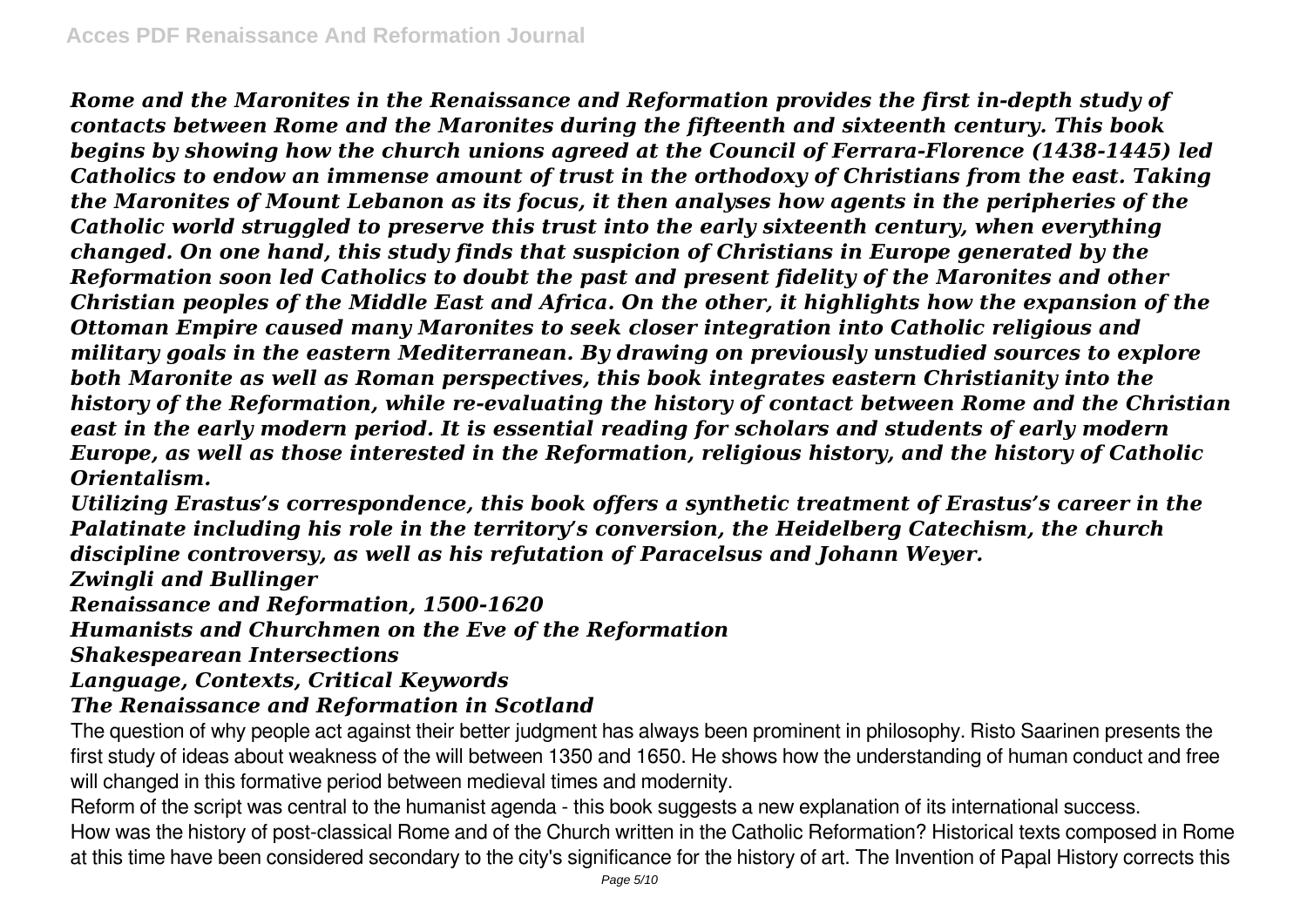distorting emphasisand shows how historical writing became part of a comprehensive formation of the image and self-perception of the papacy. By presenting and fully contextualising the path-breaking works of the Augustinian historian Onofrio Panvinio (1530-1568), Stefan Bauer shows what type of historical research waspossible in the late Renaissance and the Catholic Reformation. Crucial questions were, for example: How were the pontiffs elected? How many popes had been puppets of emperors? Could any of the past machinations, schisms, and disorder in the history of the Church be admitted to the reading public?Historiography in this period by no means consisted entirely of commissioned works written for patrons; rather, a creative interplay existed between, on the one hand, the endeavours of authors to explore the past and, on the other hand, the constraints of ideology and censorship placed on them. TheInvention of Papal History sheds new light on the changing priorities, mentalities, and cultural standards that flourished in the transition from the Renaissance to the Catholic Reformation.

In this volume, hitherto unused manuscript material brings to light the history of the Dominican Order in one of Scotland's most turbulent periods. Issues of reform and Reformers, literature, and religious practice are set out with a fresh perspective. Women Writers of the Renaissance and Reformation

A Seventeenth-century French Noblewoman at the Spanish Royal Court

A History in Documents

The Journal of Medieval and Renaissance Studies

### Sermons at Court

## Strategies and Sources

This book is a critical edition of John Bale's The Image of Both Churches (c. 1545). The Introduction provides a thorough overview of this sixteenth century work, explaining its relationship to the apocalyptic tradition and to Bale's important inspirations, from Augustine to Erasmus and Luther. Topics such as Bale's language, the place of the Image in his oeuvre, his use of medieval chronicles, and the influence of his exegesis are also discussed. The Image has often been called Bale's most important work; it articulated and developed the English Protestant view of the Apocalypse, influencing other Reformers both in England and on the continent. This book offers the first critical edition of the Image, including fully modernized spelling and punctuation as well as extensive explanatory notes. The five sixteenth-century printed editions of the Image are collated here, with textual notes that illustrate the relationship between variant readings and provide information on the choices made in this particular edition. This book also reproduces the striking woodcut illustrations from the Image in their original placements; examples from two different woodcut series are offered, as well as an overview of the history and importance of these images in the early printed texts. Five appendices, including a glossary of unfamiliar terms and a chart outlining Bale's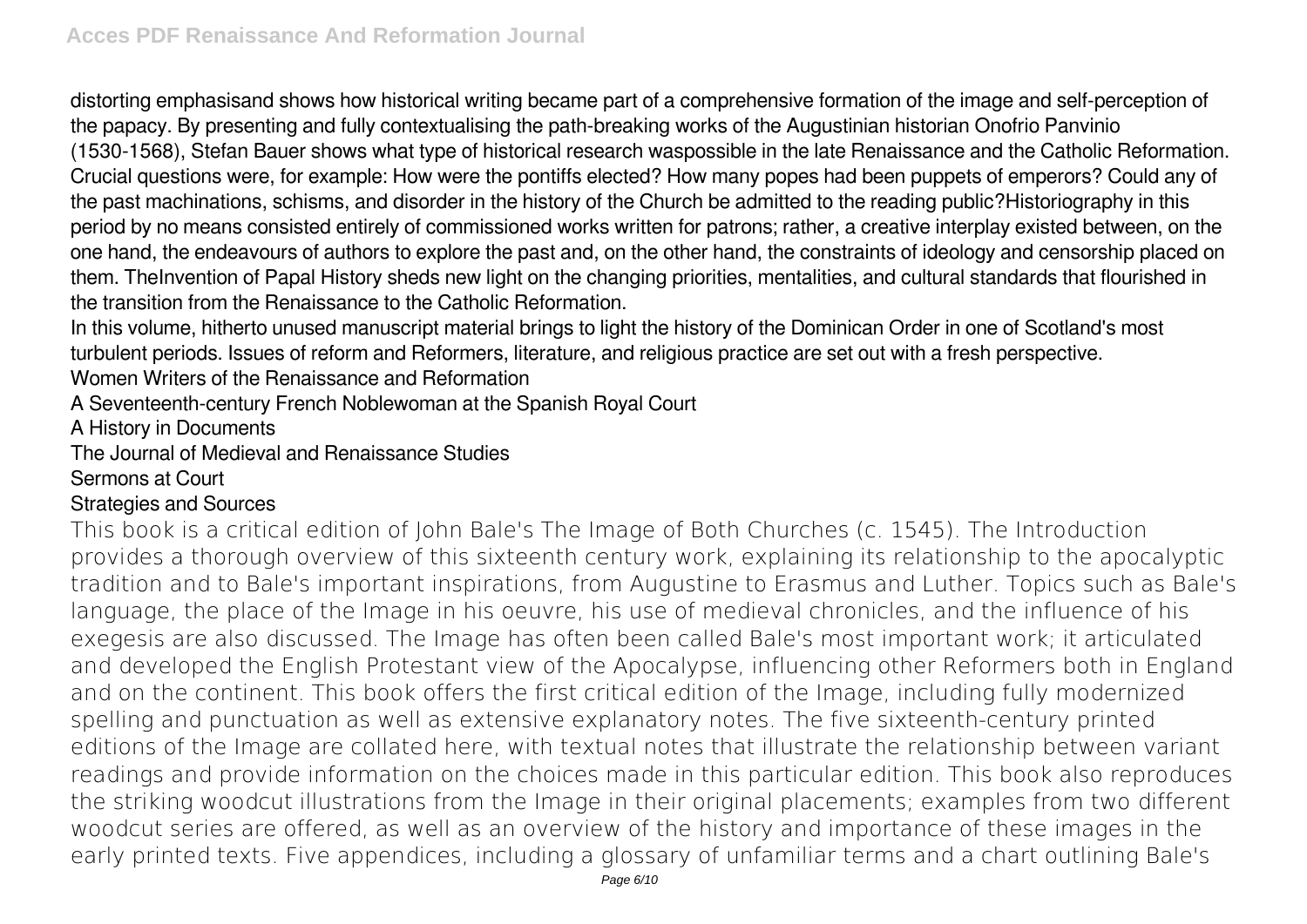periodization of history, also provide a wealth of information that enables readers to understand and use this edition. The largest appendix, on historical names and terminology, gives biographical information for 450 individuals and explains their importance, both to Bale and to the sixteenth-century Reformers in a broader context. This critical edition of the Image offers the most thorough study of the work to date, opening up the opportunity for a deeper understanding of this monumental text and for many further avenues of research.

This updated version of Humanism and the Northern Renaissance now includes over 60 documents exploring humanist and Renaissance ideals, the zeal of religion, and the wealth of the new world. Together, the sources illuminate the chaos and brilliance of the historical period—as well as its failures and inconsistencies. The reader has been thoroughly revised to meet the needs of the undergraduate classroom. Over 30 historical documents have been added, including material by Martin Luther, John Calvin, John Knox, William Shakespeare, Christopher Columbus, Miguel de Cervantes, and Galileo Galilei. In the introduction, Bartlett and McGlynn identify humanism as the central expression of the European Renaissance and explain how this idea migrated from Italy to northern Europe. The editors also emphasize the role of the church and Christianity in northern Europe and detail the events leading up to the Reformation. A short essay on how to read historical documents is included. Each reading is preceded by a short introduction and ancillary materials can be found on UTP's History Matters website (www.utphistorymatters.com).

A literary and historical analysis of preaching at the English court, 1558-1625, with an accompanying diskette.

This volume builds on Marcia Hall's seminal contributions to the study of spatiality of the church interior, the altarpiece's facture and affectivity, the notion of artistic style, and the controversy over images in the era of Counter Reform.

John Bale's 'The Image of Both Churches'

The Crisis of the European Soul from the Black Death to the World War

Church, Monarch, and Bible in Sixteenth Century England

The Invention of Papal History

The Renaissance and Reformation in Northern Europe

Thomas Erastus and the Palatinate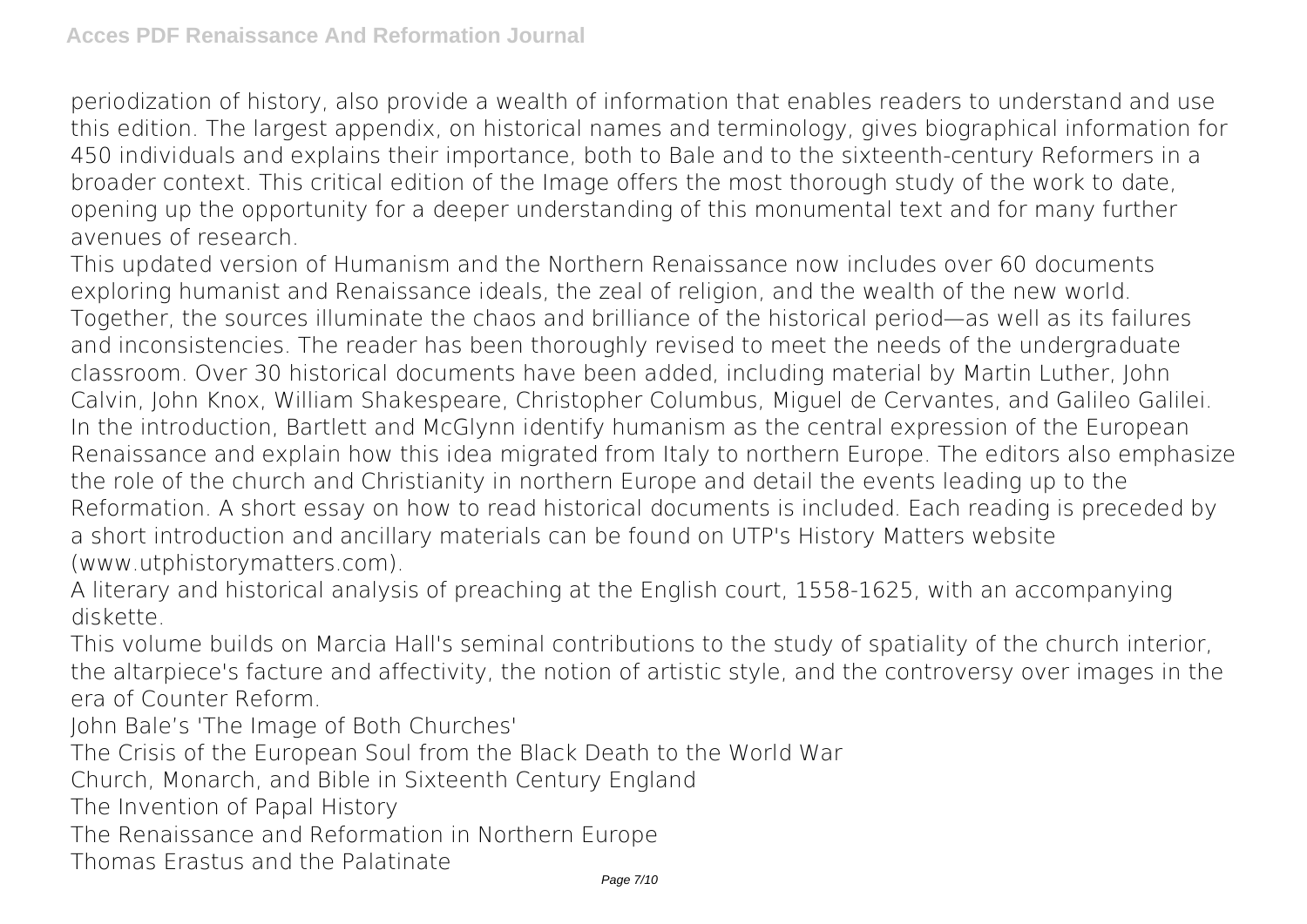Provides alphabetically arranged entries on the people, issues, and events of the European Renaissance and Reformation, as well as individual entries on each country.

How the far North offered a different kind of terra incognita for the Renaissance imagination. European narratives of the Atlantic New World tell stories of people and things: strange flora, wondrous animals, sun-drenched populations for Europeans to mythologize or exploit. Yet, as Christopher Heuer explains, between 1500 and 1700, one region upended all of these conventions in travel writing, science, and, most unexpectedly, art: the Arctic. Icy, unpopulated, visually and temporally "abstract," the far North—a different kind of terra incognita for the Renaissance imagination—offered more than new stuff to be mapped, plundered, or even seen. Neither a continent, an ocean, nor a meteorological circumstance, the Arctic forced visitors from England, the Netherlands, Germany, and Italy, to grapple with what we would now call a "non-site," spurring dozens of previously unknown works, objects, and texts—and this all in an intellectual and political milieu crackling with Reformation debates over art's very legitimacy. In Into the White, Heuer uses five case studies to probe how the early modern Arctic (as site, myth, and ecology) affected contemporary debates over perception and matter, representation, discovery, and the time of the earth—long before the nineteenth century Romanticized the polar landscape. In the far North, he argues, the Renaissance exotic became something far stranger than the marvelous or the curious, something darkly material and impossible to be mastered, something beyond the idea of image itself.

"Rome and the Maronites in the Renaissance and Reformation provides the first in-depth study of contacts between Rome and the Maronites during the fifteenth and sixteenth century. This book begins by showing how the church unions agreed at the Council of Ferrara-Florence (1438-1445) led Catholics to endow an immense amount of trust in the orthodoxy of Christians from the east. Taking the Maronites of Mount Lebanon as its focus, it then analyses how agents in the peripheries of the Catholic world struggled to preserve this trust into the early sixteenth century, when everything changed. On one hand, this study finds that suspicion of Christians in Europe generated by the Reformation soon led Catholics to doubt the past and present fidelity of the Maronites and other Christian peoples of the Middle East and Africa. On the other, it highlights how the expansion of the Ottoman Empire caused many Maronites to seek closer integration into Catholic religious and military goals in the eastern Mediterranean. By drawing on previously unstudied sources to explore both Maronite as well as Roman perspectives, this book integrates eastern Christianity into the history of the Reformation, while re-evaluating the history of contact between Rome and the Christian east in the early modern period. It is essential reading for scholars and students of early modern Europe, as well as those interested in the Reformation, religious history, and the history of Catholic Orientalism"--

Providing innovative and interdisciplinary perspectives on Shakespeare's plays, Patricia Parker offers a series of dazzling readings that demonstrate how easy-to-overlook textual or semantic details reverberate within and beyond the Shakespearean text, and suggest that the boundary between language and context is an incontinent divide.

Onofrio Panvinio Between Renaissance and Catholic Reform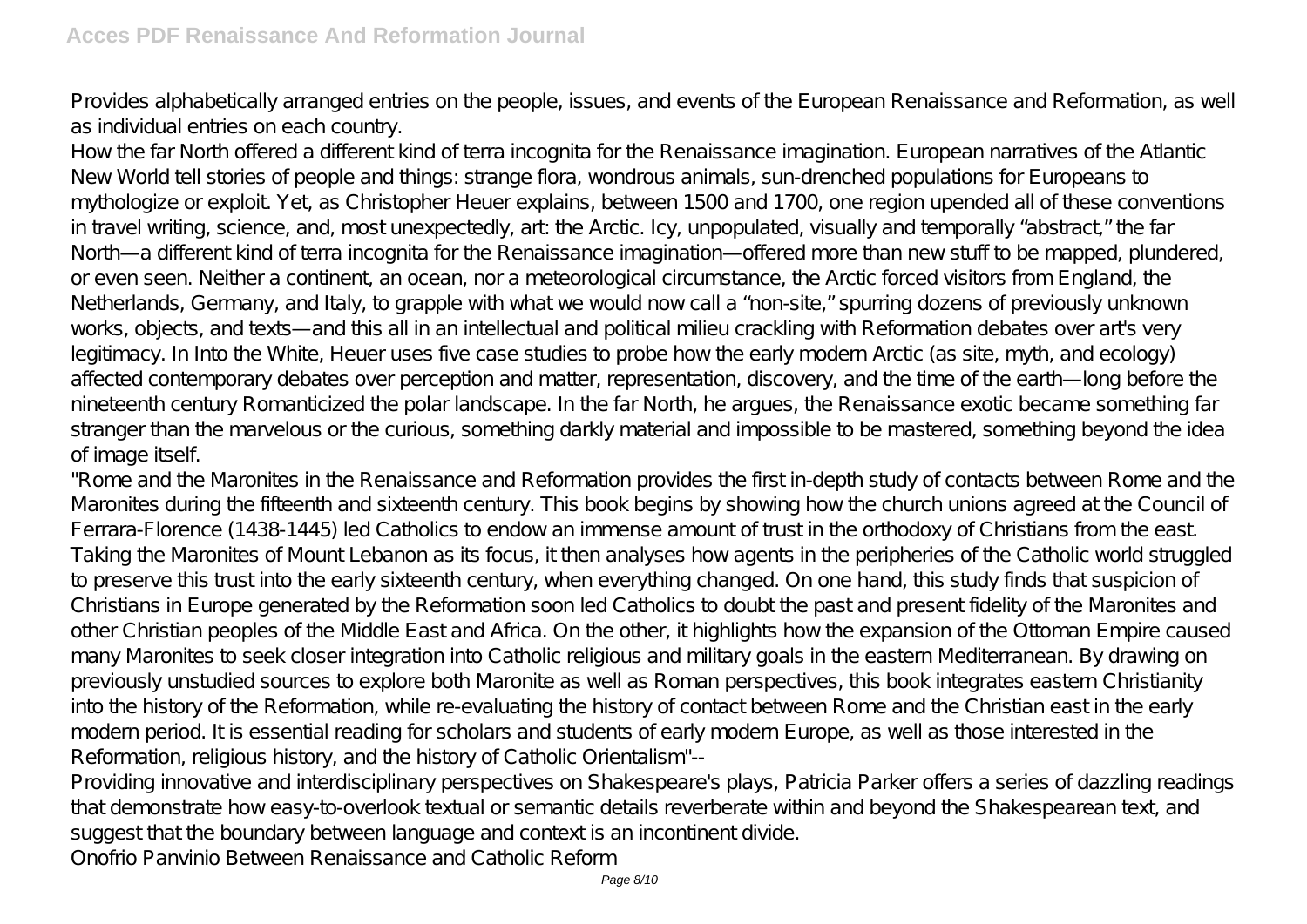The Influence of Marcia Hall A Biographical Dictionary Experiencing the Environment The Renaissance in the Streets, Schools, and Studies Understanding Religious Difference in Early Modern Europe Saak re-interprets Martin Luther as an Augustinian Hermit, whose 95 Theses came as the culmination of the late medieval Reformation. The Renaissance and ReformationA History in DocumentsOxford University Press, USA Does satire have the ability to effect social reform? If so, what satiric style is most effective in bringing about reform? This book explores how Renaissance poet and playwright Ben Jonson negotiated contemporary pressures to forge a satiric persona and style uniquely his own. These pressures were especially intense while Jonson was engaged in the Poetomachia, or Poets' War (1598-1601), which pitted him against rival writers John Marston and Thomas Dekker. As a struggle between satiric styles, this conflict poses compelling questions about the nature and potential of satire during the Renaissance. In particular, this book explores how Jonson forged a moderate Horatian satiric style he championed as capable of effective social reform. As part of his distinctive model, Jonson turned to the metaphor of purging, in opposition to the metaphors of stinging, barking, biting, and whipping employed by his Juvenalian rivals. By integrating this conception of satire into his Horatian poetics, Jonson sought to avoid the pitfalls of the aggressive, violent style of his rivals while still effectively critiquing vice, upholding his model as a means for the reformation not only of society, but of satire itself. Each of the figures examined in this study—John Dee, John Donne, Sir Kenelm Digby, Henry and Thomas Vaughan, and Jane Lead—is concerned with the ways in which God can be approached or experienced. Michael Martin analyzes the ways in which the encounter with God is figured among these early modern writers who inhabit the shared cultural space of poets and preachers, mystics and scientists. The three main themes that inform this study are Cura animarum, the care of souls, and the diminished role of spiritual direction in post-Reformation religious life; the rise of scientific rationality; and the struggle against the disappearance of the Holy. Arising from the methods and commitments of phenomenology, the primary mode of inquiry of this study resides in contemplation, not in a religious sense, but in the realm of perception, attendance, and acceptance. Martin portrays figures such as Dee, Digby, and Thomas Vaughan not as the eccentrics they are often depicted to have been, but rather as participating in a religious mainstream that had been radically altered by the disappearance of any kind of mandatory or regular spiritual direction, a problem which was further complicated and exacerbated by the rise of science. Thus this study contributes to a reconfiguration of our notion of what 'religious orthodoxy' really meant during the period, and calls into question our own assumptions about what is (or was) 'orthodox' and 'heterodox.' Literary Research and the British Renaissance and Early Modern Period A Cultural History of the Modern Age Reformations Renaissance Humanism in Papal Rome Journal of the Rocky Mountain Medieval and Renaissance Association The Renaissance Reform of the Book and Britain